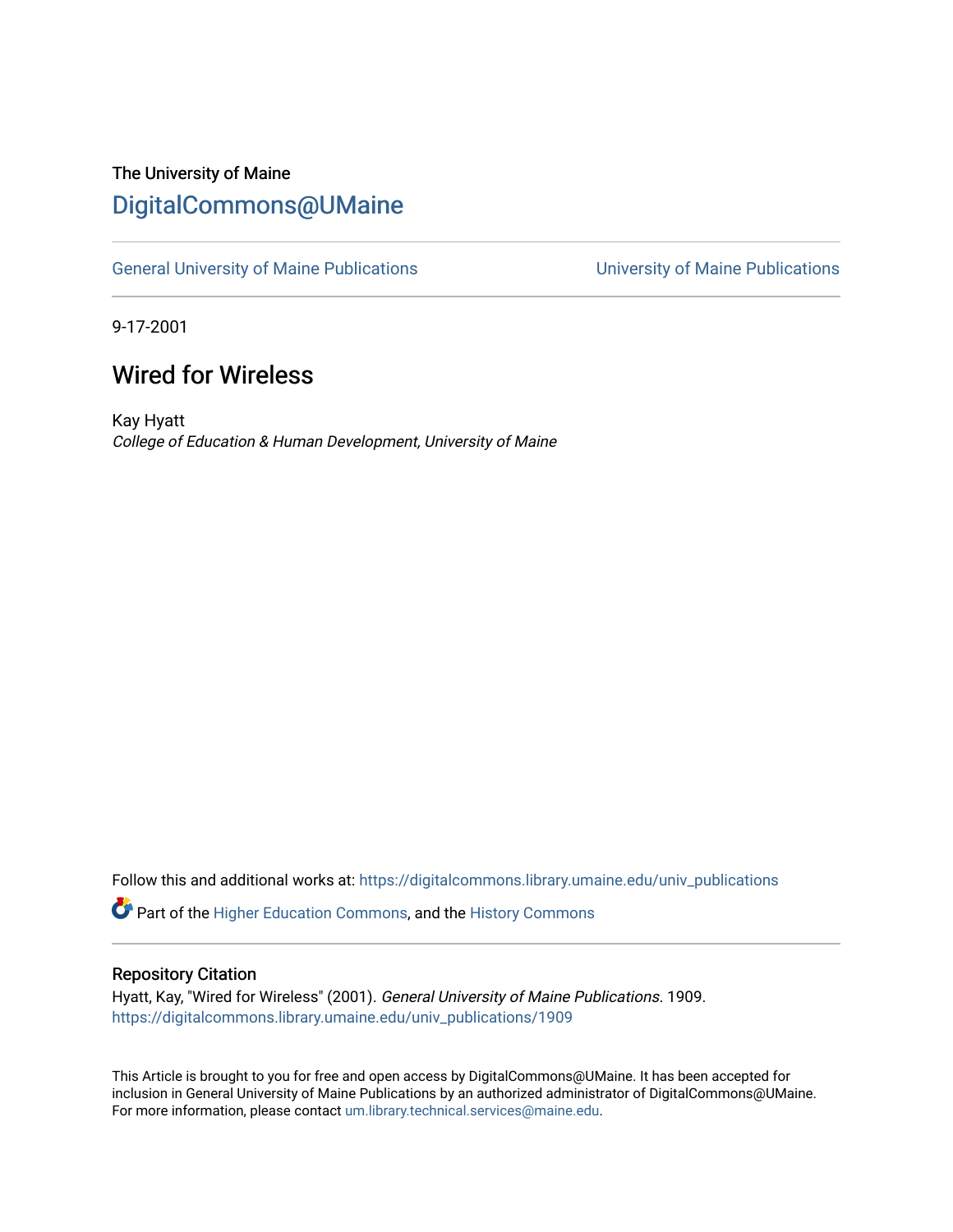# COLLEGE OF EDUCATION **& HUMAN DEVELOPMENT**

**Selected News Releases** 

## **Wired for Wireless**

ORONO, Maine - Shibles Hall may look typical 1950's from the outside, but there's nothing dated about the technology it now sports on all four floors. Due to innovative use of a donor's gift, Shibles is a prototype for the University of Maine campus in wireless technology. The building is now 100 percent wired for wireless, with a power hub system capable of handling up to 100 portable computers at a time.

The flexibility to instantly create a technologically rich environment in any classroom and the implications for teaching and learning are tremendous and just beginning to be tapped. Faculty, students and visitors to Shibles no longer have to be concerned with finding appropriately wired classrooms, stringing and connecting wires, tripping over power cords or dismantling all the connections at the end of class.

"Wireless technology allows our faculty and students to concentrate on teaching and learning with technology, not on circuits and cables," says Dean Robert Cobb.

Access points installed during the past year provide building-wide access to the Internet and other networks for any properly configured portable computer. The College's 26 portable computers are already configured, and College technologists can quickly register and reset configurations on other laptops to allow network access while in the building.

The College's portable computers were purchased as part of the Professionals Fluent in Technology (PROFIT) Pilot Program and the PREP-Bank Program, and 18 are designated as mobile labs for use in our professional development partnership schools. The mobile labs include their own portable hubs that travel with faculty to work in public schools with teacher interns, practicing teachers and K-12 students.

The infrastructure for the new wireless technology at Shibles was made possible by an initial \$5,000 gift from Marion Rich Waterman Meyer. A 1951 graduate of UMaine, career educator and a former assistant dean at the Syracuse University School of Management, Meyer has provided funding over the years for awards and activities to encourage educational research and innovative practice.

Through collaboration with UNET (University of Maine System Network for Education and Technology Services) Wayne Garthwait, College educational technology specialist, was able to determine and procure the most robust wireless system. As a test site for future wireless infrastructure on campus, Shibles is outfitted with a high-quality product that will be in line as